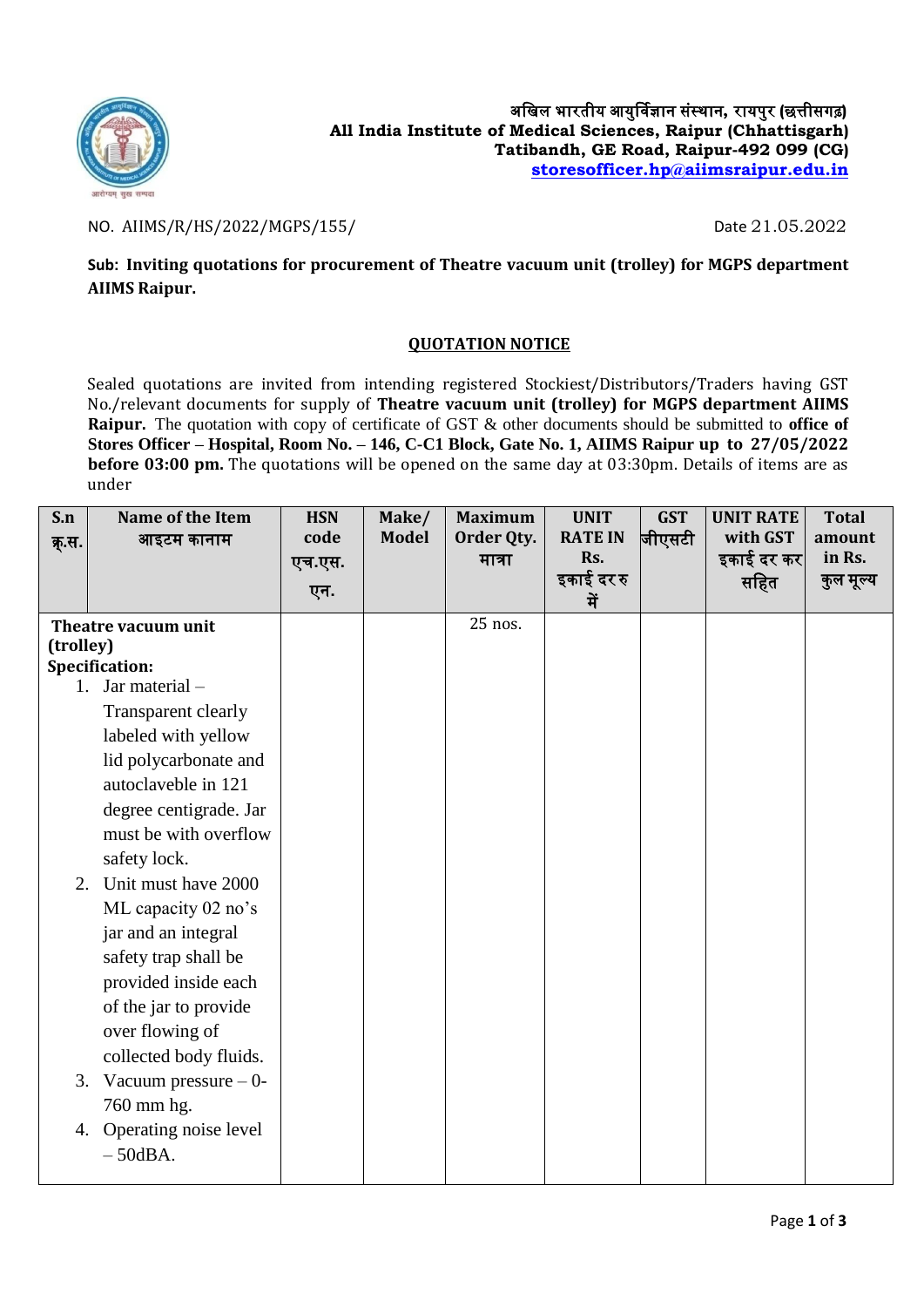| 5. | Application -               |  |  |  |
|----|-----------------------------|--|--|--|
|    | Hospital/clinical.          |  |  |  |
|    | 6. No of wheels of          |  |  |  |
|    | trolley/stand $-05$         |  |  |  |
|    | no's.                       |  |  |  |
|    | 7. Mode of operation $-$    |  |  |  |
|    | Semiautomatic.              |  |  |  |
|    | 8. Suction regulator with   |  |  |  |
|    | On/Off switch/knob          |  |  |  |
|    | 9. A 3 way valve to be      |  |  |  |
|    | provided to facilitate      |  |  |  |
|    | selection of collection     |  |  |  |
|    | jar: Left, Right or         |  |  |  |
|    | Both.                       |  |  |  |
|    | 10. All the above items     |  |  |  |
|    | should be mounted on        |  |  |  |
|    | trolley/stand having        |  |  |  |
|    | free moving castor          |  |  |  |
|    | wheels.                     |  |  |  |
|    | 11. Theater suction trolley |  |  |  |
|    | must be providing           |  |  |  |
|    | with BS type vacuum         |  |  |  |
|    | probe compatible with       |  |  |  |
|    | penlon gas out let.         |  |  |  |
|    | 12. A product catalogue     |  |  |  |
|    | or product image must       |  |  |  |
|    | be submit with the          |  |  |  |
|    | quotation.                  |  |  |  |
|    | 13. Product must be         |  |  |  |
|    | supply with one year        |  |  |  |
|    | warranty.                   |  |  |  |
|    |                             |  |  |  |
|    |                             |  |  |  |

## **Terms & Condition:**

- 1. Firm to mention Make/Brand name in their quotation.
- 2. Taxes, if any (Kindly mention in above table) should be clearly mentioned in the offer.
- 3. Document relating to registration of firm i.e. GST and relevant document should be submitted along with quotation.
- 4. Products are certified from ISI/ISO/CE/BIS as applicable, the Certificate to this effect should be attached.
- 5. Supply should be done within 15 days after Placement of PO.
- 6. Price should be FOR Destination basis (i.e. concerned department).